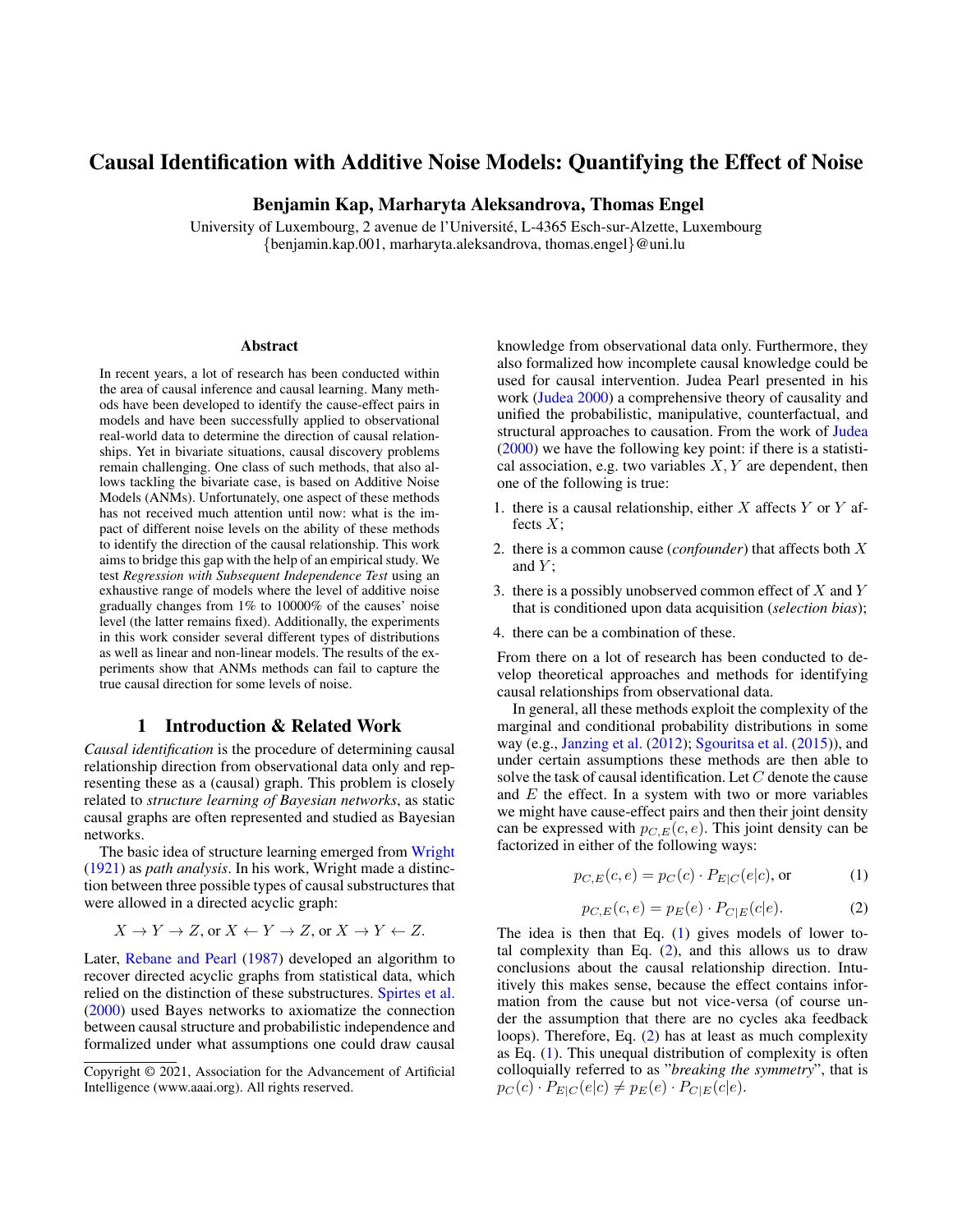In recent years, numerous approaches were proposed for structure learning. [Friedman and Nachman](#page-8-3) [\(2000\)](#page-8-3) addressed the problem of learning the structure of a Bayesian network in domains that contain continuous variables. [Kano](#page-8-4) [and Shimizu](#page-8-4) [\(2003\)](#page-8-4) developed a model for causal inference using non-normality of observed data and improved path analysis proposed by [Wright](#page-9-0) [\(1921\)](#page-9-0). [Shimizu et al.](#page-9-3) [\(2006\)](#page-9-3) proposed a method to determine the complete causal graph of continuous data under three assumptions: the data generating process is linear, no unobserved confounders, and noise variables have non-Gaussian distributions of non-zero variances. This method was not scale-invariant, but later work by [Shimizu et al.](#page-9-4) [\(2009\)](#page-9-4) addressed this problem. [Sun,](#page-9-5) Janzing, and Schölkopf [\(2006\)](#page-9-5) introduced a method based on comparing the conditional distributions of variables given their direct causes for all hypothetical causal directions and choosing the most plausible one (Markov kernels). [Sun,](#page-9-6) Janzing, and Schölkopf [\(2008\)](#page-9-6) continued the work on kernels by using the concept of reproducing kernel Hilbert spaces.

A group of well-known and well-established methods is based on the *Additive Noise Models* (ANMs), that yield many good results [\(Kpotufe et al.](#page-8-5) [2014\)](#page-8-5). In these models, the effect is a function of the cause and some random and non-observed additive noise term. These methods received a lot of attention from researchers in the past years. [Hoyer](#page-8-6) [et al.](#page-8-6) [\(2009\)](#page-8-6) generalized the linear framework of additive noise models to nonlinear models. [Mooij et al.](#page-8-7) [\(2009\)](#page-8-7) introduced a method that minimizes the statistical dependence between the regressors and residuals. This method does not need to assume a particular distribution of the noise because any form of regression can be used (e.g., Linear Regression) and is well suited for the task of causal inference in additive noise models. [Mooij et al.](#page-8-8) [\(2011\)](#page-8-8) introduced a method to determine the causal relationship in cyclic additive noise models and stated that such models are generally identifiable in the bivariate, Gaussian-noise case. Their method works for continuous data and can be seen as a special case of nonlinear independent component analysis. Hyvärinen and Smith [\(2013\)](#page-8-9) proposed a method which is based on the likelihood ratio under the linear non-Gaussian acyclic model known as LiNGAM [\(Shimizu](#page-9-7) [2014\)](#page-9-7). This method does not resort to independent component analysis algorithm as previous methods did.

As indicated in the name, ANMs are heavily based on the presence of noise. However, despite all the research in the past years one small but nonetheless important aspect of causal discovery methods with ANMs has not received much attention: *can different noise levels have an impact on the correctness of these methods?* In the real world, observational data often differ in terms of the noise level. Usually, these levels do not differ significantly but it can occur that noise levels change drastically from cause to effect. For example, if the data collection process has a lot of interference (e.g., in outer space) then the related noise levels can differ a lot. In this work, we aim to bridge this research gap. We perform an empirical study with a well-established method of the ANMs group *Regression with Subsequent Independence Test (RESIT)* [\(Peters et al.](#page-8-10) [2014\)](#page-8-10). This method yields

good results and can be used even when variables have different distribution types. In our experimental evaluation, we aim to quantify the impact of different noise levels on the performance of RESIT.

The rest of the paper is organized as follows. In Section [2](#page-1-0) we describe RESIT and discuss its functioning. Section [3](#page-3-0) presents experimental setup followed by results analysis in Section [4.](#page-3-1) Finally, we conclude our work and summarize our findings in Section [5.](#page-7-0)

## 2 Model

## <span id="page-1-2"></span><span id="page-1-0"></span>2.1 RESIT

The RESIT method is based on the fact that for each node  $X_i$  the corresponding noise variable  $N_i$  is independent of all non-descendants of  $X_i$ . For example, if we have  $Y =$  $X_1 + N_1$  then  $X_1 \perp \perp N_1$ . RESIT works in both bivariate and multivariate cases, see [Peters et al.](#page-8-10) [\(2014\)](#page-8-10). We restrict our experiments to bivariate cases to reduce runtimes. In our experiments, we have two variables,  $X$  and  $Y$ , and the task is to determine whether X causes  $Y(X \to Y)$  or Y causes  $X(Y \rightarrow X)$ .

We apply the same algorithm as Algorithm [1](#page-2-0) from [Mooij](#page-8-11) [et al.](#page-8-11) [\(2016\)](#page-8-11) which requires inputs  $\overline{X}$  and  $\overline{Y}$ , a regression method, and a score estimator  $\hat{C}$ :  $\mathbb{R}^N \times \mathbb{R}^N \to \mathbb{R}$ . The algorithm outputs  $dir$  (casual relationship direction). First, the data is split into training data and test data. [Kpotufe et al.](#page-8-5) [\(2014\)](#page-8-5) refers to this as *decoupled estimation*[1](#page-1-1) . The training data is used to fit the regression model and the test data is used to calculate the value of the estimator. The idea is to regress  $Y$  on  $X$  with the training data, predict  $Y$  with the test data and then calculate residuals  $Y_{res} = \hat{Y} - Y_{Test}$ .  $Y_{res}$  and  $X_{Test}$  are then used to calculate the score for the assumed case  $X \to Y: \hat{C}_{X \to Y}$ . Similarly, to test the other case  $(Y \rightarrow X)$ , we regress X on Y, calculate residuals  $X_{res} = \hat{X} - X_{Test}$  and estimate  $\hat{C}_{Y \to X}$ . If only one direction in our data is correct (and not both), we can compare estimates directly. Otherwise, we need to determine the value of  $\alpha$  for the independence tests.

#### <span id="page-1-3"></span>2.2 Estimators

Both *independence tests* and *entropy measures* can be used to calculate the scores  $\hat{C}_{X\to Y}$  and  $\hat{C}_{Y\to X}$ . In general, for the independence tests we have:

$$
\hat{C}(X_{Test}, Y_{res}) = I(X_{Test}, Y_{res})
$$

with  $I(\cdot, \cdot)$  being any independence test. In the case of entropy estimators, we have:

$$
\hat{C}(X_{Test}, Y_{res}) = H(X_{Test}) + H(Y_{res}),
$$

with  $H(\cdot)$  being any entropy measure. The estimator score for entropy is derived from Lemma 1 from [Kpotufe et al.](#page-8-5) [\(2014\)](#page-8-5).

<span id="page-1-1"></span><sup>1</sup>As opposed to *decoupled estimation*, in *coupled estimation* the data is not split into training and test data, see [Kpotufe et al.](#page-8-5) [\(2014\)](#page-8-5); [Mooij et al.](#page-8-11) [\(2016\)](#page-8-11).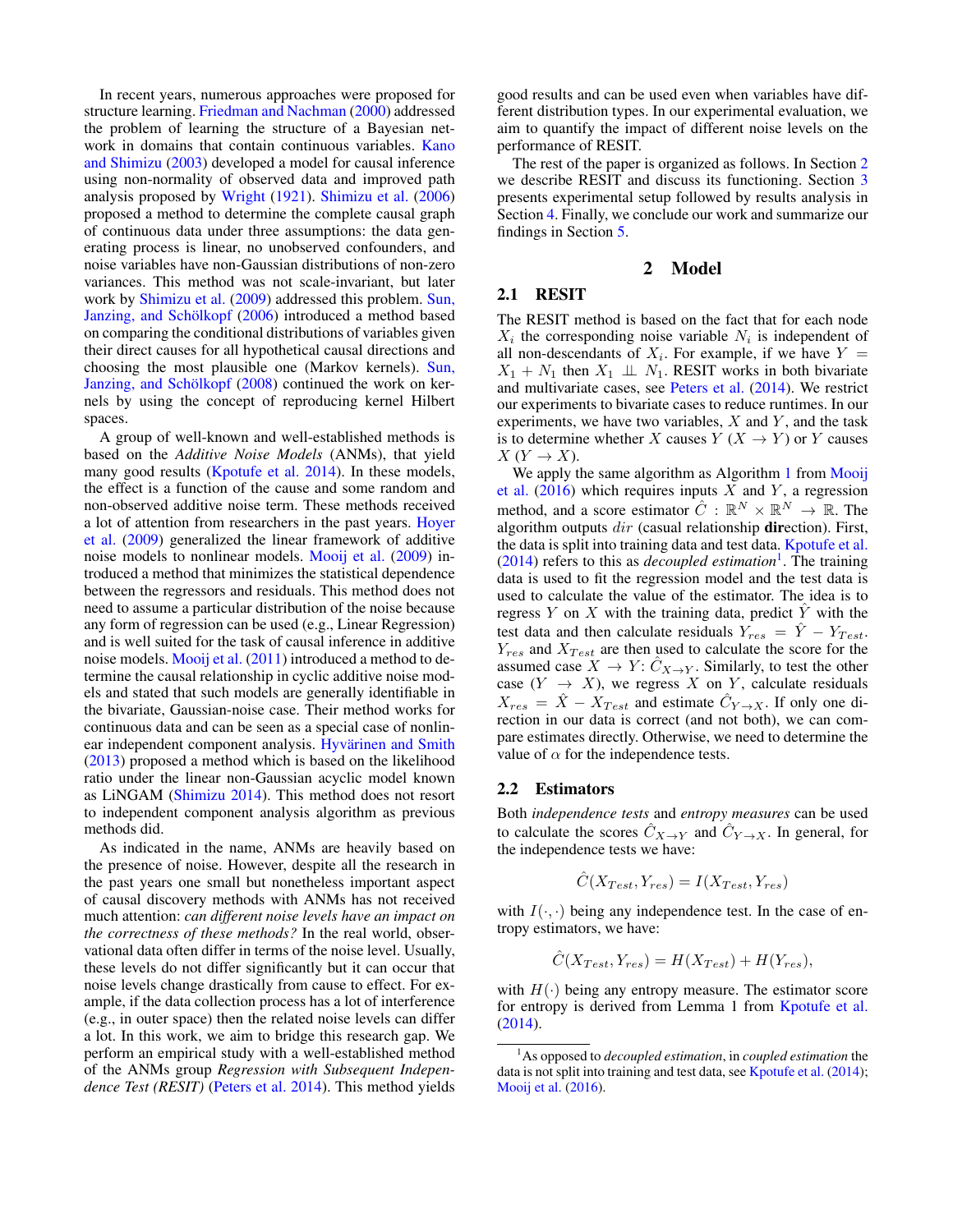<span id="page-2-0"></span>Algorithm 1 General procedure to decide whether  $p(x, y)$ satisfies Additive Noise Model  $X \to Y$  or  $Y \to X$  with decoupled estimation.

1: Input:

- 2: 1) I.i.d. sample data  $X$  and  $Y$
- 3: 2) Regression method
- 4: 3) Score estimator  $\hat{C} : \mathbb{R}^N \times \mathbb{R}^N \to \mathbb{R}$
- 5: Output:
- 6: *dir*

# 7:

8: Procedure 9: 1) Split data into training and test data: 10:  $X_{Train}, X_{Test} \leftarrow X$ 11:  $Y_{Train}, Y_{Test} \leftarrow Y$ 12: 13: 2) Train regression models 14:  $reg_1 \leftarrow \text{Regress } Y_{Train}$  on  $X_{Train}$ 15:  $reg_2 \leftarrow \text{Regression } X_{Train}$  on  $Y_{Train}$ 16: 17: 3) Calculate Residuals: 18:  $Y_{res} = reg_1.predict(X_{Test}) - Y_{Test}$ 19:  $X_{res} = reg_2.predict(Y_{Test}) - X_{Test}$ 20: 21: 4) Calculate Scores: 22:  $\hat{C}_{X\rightarrow Y} = \hat{C}(X_{Test}, Y_{res})$ 23:  $\hat{C}_{Y\to X} = \hat{C}(Y_{Test}, X_{res})$ 24: 25: 5) Output direction *dir*:

$$
dir = \begin{cases} X \to Y & \text{if } \hat{C}_{X \to Y} < \hat{C}_{Y \to X}, \\ Y \to X & \text{if } \hat{C}_{X \to Y} > \hat{C}_{Y \to X}, \\ ? & \text{if } \hat{C}_{X \to Y} = \hat{C}_{Y \to X}. \end{cases}
$$

The following 6 independence tests and 6 entropy measures were used as estimators in this work. The implementation of all estimators except HSIC was taken from the *information theoretical estimators* toolbox (Szabó [2014\)](#page-9-8):<sup>[2](#page-2-1)</sup>

1. HSIC: Hilbert-Schmidt Independence Criterion with RBF Kernel<sup>[3](#page-2-2)</sup>:

$$
I_{HSIC}(x,y) := ||C_{xy}||_{HS}^2,
$$

where  $C_{xy}$  is the cross-covariance operator and  $HS$  the squared Hilbert-Schmidt norm.

- 2. **HSIC\_IC**: Hilbert-Schmidt Independence Criterion using incomplete Cholesky decomposition (low rank decomposition of the Gram matrices, which permits an accurate approximation to HSIC as long as the kernel has a fast decaying spectrum) with  $\eta = 1 * 10^{-6}$  precision in the incomplete cholesky decomposition.
- 3. HSIC\_IC2: Same as HSIC\_IC but with  $\eta = 1 * 10^{-2}$ .
- 4. DISTCOV: Distance covariance estimator using pairwise distances. This is simply the  $L^2_w$  norm of the characteristic

functions  $\varphi_{12}$  and  $\varphi_1\varphi_2$  of input x, y:

$$
\varphi_{12}(\mathbf{u}^1, \mathbf{u}^2) = \mathbb{E}[e^{i\langle \mathbf{u}^1, \mathbf{x}\rangle + i\langle \mathbf{u}^2, \mathbf{y}\rangle}],
$$

$$
\varphi_1(\mathbf{u}^1) = \mathbb{E}[e^{i\langle \mathbf{u}^1, \mathbf{x}\rangle}],
$$

$$
\varphi_2(\mathbf{u}^2) = \mathbb{E}[e^{i\langle \mathbf{u}^2, \mathbf{y}\rangle}].
$$

With  $i = \sqrt{-1}, \langle \cdot, \cdot \rangle$  - the standard Euclidean inner product, and  $E$  - the expectation. Finally, we have:

$$
I_{dCov}(x,y) = ||\varphi_{12} - \varphi_1 \varphi_2||_{L^2_w}
$$

5. DISTCORR: Distance correlation estimator using pairwise distances. It is simply the standardized version of the distance covariance:

$$
I_{dCor}(x,y) = \frac{I_{dCor}(x,y)}{\sqrt{I_{dVar}(x,x)I_{dVar}(y,y)}}
$$

with  $I_{dVar}(x, x) = ||\varphi_{11} - \varphi_1 \varphi_1||_{L^2_w}$ ,  $I_{dVar}(y, y) =$  $\|\varphi_{22} - \varphi_{2}\varphi_{2}\|_{L^{2}_{w}}$  (see characteristic functions under DISTCOV). If  $I_{dVar}(x, x)I_{dVar}(y, y) \leq 0$ , then  $I_{dCor}(x, y) = 0.$ 

6. HOEFFDING: Hoeffding's Phi:

$$
I_{\Phi}(x,y) = I_{\Phi}(C) = \left(h_2(d) \int_{[0,1]^d} [C(\boldsymbol{u}) - \Pi(\boldsymbol{u})]^2 d\boldsymbol{u}\right)^{\frac{1}{2}}
$$

with C standing for the copula of the input and  $\Pi$  standing for the product copula.

7. **SH\_KNN**: Shannon differential entropy estimator using kNNs (k-nearest neighbors)

$$
H(\boldsymbol{Y}_{1:T}) = log(T-1) - \psi(k) + log(V_d) + \frac{d}{T} \sum_{t=1}^{T} log(\rho_k(t))
$$

with T standing for the number of samples,  $\rho_k(t)$  - the Euclidean distance of the  $k^{th}$  nearest neighbour of  $y_t$  in the sample  $\boldsymbol{Y}_{1:T} \backslash \{ \boldsymbol{y}_t \}$ , and  $V \subseteq \mathbb{R}^d$  - a finite set.

- 8. SH\_KNN\_2: Shannon differential entropy estimator using kNNs with  $k = 3$  and kd-tree for quick nearest-neighbour lookup.
- 9. **SH\_KNN\_3**: Shannon differential entropy estimator using kNNs with  $k = 5$ .

10. **SH.MAXENT1**: Maximum entropy distribution-based Shannon entropy estimator: 
$$
H(\boldsymbol{Y}_{1:T}) = H(n) - \left[k_1\left(\frac{1}{T}\sum_{t=1}^T G_1(y'_t)\right)^2 + k_2\left(\frac{1}{T}\sum_{t=1}^T G_2(y'_t) - \sqrt{\frac{2}{\pi}}\right)^2\right] + log(\hat{\sigma}),
$$
 with  $\hat{\sigma} = \hat{\sigma}(\boldsymbol{Y}_{1:T}) = \sqrt{\frac{1}{T-1}\sum_{t=1}^T (y_t)^2},$  $y'_t = \frac{y_t}{\hat{\sigma}}, (t = 1, \ldots, T), G_1(z) = ze^{\frac{-z^2}{2}}, G_2(z) = |z|,$  $k_1 = \frac{36}{8\sqrt{3}-9}, k_2 = \frac{1}{2-\frac{6}{\pi}}.$ 

11. **SH\_MAXENT2**: Same as SH\_MAXENT1 with the following changes:

$$
G_2(z) = e^{\frac{-z^2}{2}}, k_2 = \frac{24}{16\sqrt{3} - 27}.
$$

<span id="page-2-1"></span><sup>&</sup>lt;sup>2</sup>See the documentation of the toolbox for more details.

<span id="page-2-2"></span><sup>3</sup> Source: <https://github.com/amber0309/HSIC>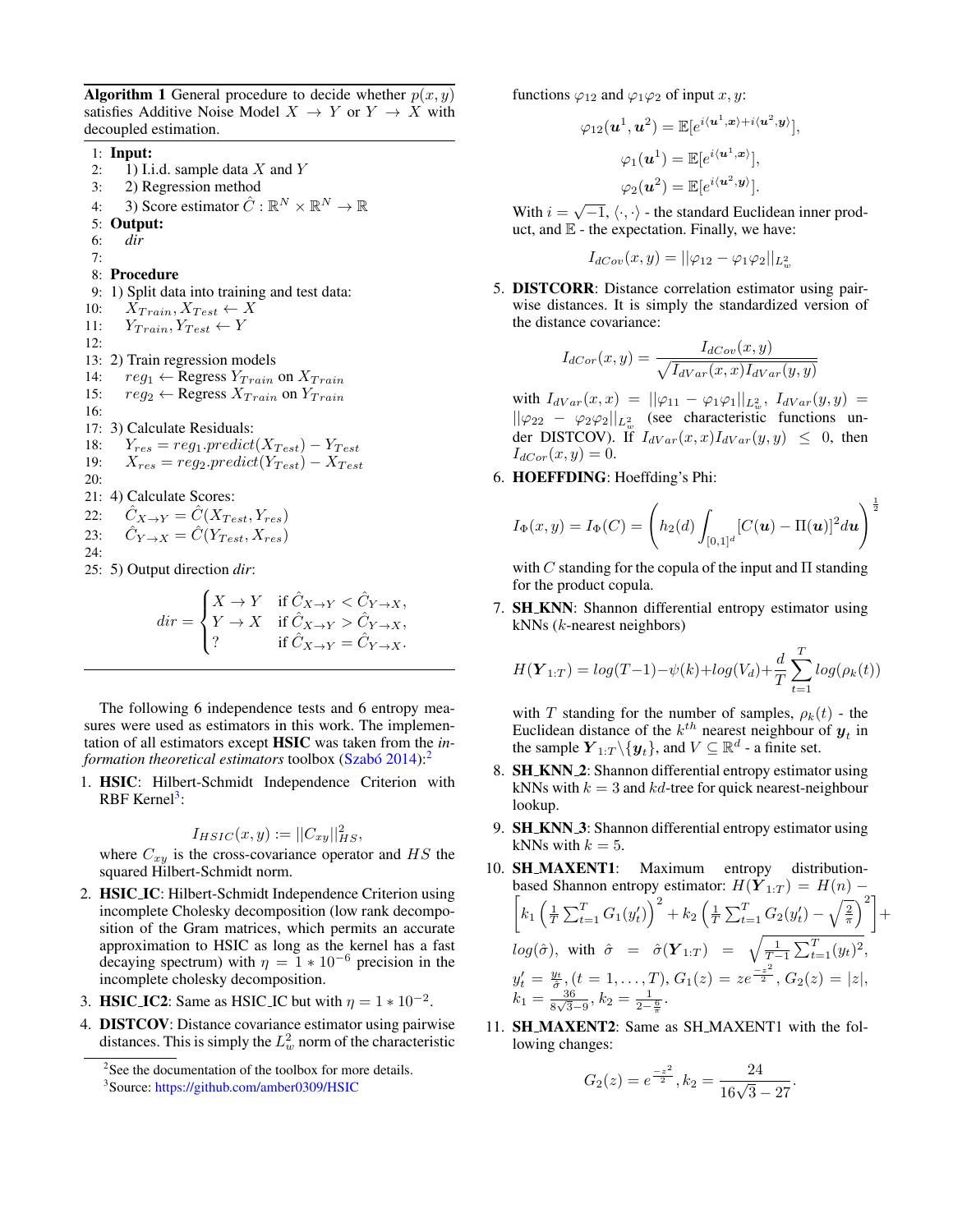12. SH\_SPACING\_V: Shannon entropy estimator using Vasicek's spacing method:

$$
H(\boldsymbol{Y}_{1:T}) = \frac{1}{T} \sum_{t=1}^{T} log \left( \frac{T}{2m} [y_{(t+m)} - y_{(t-m)}] \right),
$$

with  $T$  standing for the number of samples. The convention that  $y_{(t)} = y_{(1)}$  if  $t < 1$  and  $y_{(t)} = y_{(T)}$  if  $t > T$  and  $m = \lfloor \sqrt{T} \rfloor.$ 

### 3 Experimental Setup

<span id="page-3-0"></span>For all experiments, we generate artificial data using linear and non-linear functions. While both linear and nonlinear data can be identifiable in causal models, non-linearity helps in identifying the causal direction as was shown by [Hoyer et al.](#page-8-6) [\(2009\)](#page-8-6). In all experiments we use the equation  $Y = X + N<sub>Y</sub>$  for the linear cases and  $Y = X<sup>3</sup> + N<sub>Y</sub>$  for the non-linear cases. These two structural causal models have been selected arbitrarily for simplicity. For the consistency of the identifiability of linear and non-linear data in additive noise models, the reader is referred to [Kpotufe et al.](#page-8-5) [\(2014\)](#page-8-5); [Shimizu et al.](#page-9-3) [\(2006\)](#page-9-3); [Hoyer et al.](#page-8-6) [\(2009\)](#page-8-6); [Zhang and Hy](#page-9-9)[varinen](#page-9-9) [\(2009\)](#page-9-9). 80% of the generated data is used for training a regression model, and the rest 20% is used to calculate the values of estimators  $\hat{C}_{X\to Y}$  and  $\hat{C}_{Y\to X}$ .

In all our tests, we assume  $X$  to be a cause of  $Y$ , that is  $X \to Y$ . X and  $N_Y$  can be drawn from one of the following distributions: the normal distribution denoted by  $N$ , the uniform distribution denoted by  $U$ , or the laplace distribution denoted by  $\mathcal L$ . The parameters of the distributions for  $X$  and  $N_Y$  are defined by the equations below:

$$
X \sim \begin{cases} \mathcal{N}(0,1) & \text{or} \\ \mathcal{U}(-1,1) & \text{or} \\ \mathcal{L}(0,1) & \\ N_Y \sim \begin{cases} \mathcal{N}(0,1\cdot i) & \text{or} \\ \mathcal{U}(-1\cdot i,1\cdot i) & \text{or} \\ \mathcal{L}(0,1\cdot i) & \end{cases}
$$

with i being a scaling factor for the noise level in  $N_Y$ , ifactor for short. By varying the value of  $i$ , we can analyze how different values of standard deviations (boundaries for the uniform case) in the noise term  $N_Y$  relative to the standard deviation (or boundaries for the uniform case) in the  $X$ term impact the accuracy of RESIT method.

In our experiments, we consider 199 different  $i$ -factors:

$$
i \in \{0.01, 0.02, \dots, 1.00\} \cup \{1, 2, \dots, 100\}.
$$

The values  $i < 1$  correspond to the cases when deviation of  $N_Y$  is less than that of X, and the values  $i > 1$  correspond to the cases when the deviation of  $N_Y$  is larger than that of X. The deviation of noise ranges from 1% (for  $i = 0.01$ ) to 10000% (for  $i = 100$ ) of the deviation of X. For each value of  $i$ , we have 18 different combination of models: two general structures  $Y = X + N_Y$  and  $Y = X^3 + N_Y$  where  $\overline{X}$  and  $N_Y$  are drawn from one of the three different distributions:  $N, U$  or  $L$ . To represent the models, we use the

notations like  $Y = L^3 + U$ , that signifies a nonlinear model with  $X \sim L$  and  $N_Y \sim U$ . For each of the 18 combinations, for a single test, we generate 1000 samples from the relative distributions. Next, we perform causal identification according to the procedure described in Section [2.1](#page-1-2) using one of the estimators presented in Section [2.2.](#page-1-3) These tests are repeated 100 times. Finally, we calculate the fraction of successful tests for each combination of a model and an estimator, and define this ratio as our accuracy measure.

For the regression, we used Linear Regression with an appropriate coordinates transformation for the non-linear cases.

### 4 Experimental Results

<span id="page-3-1"></span>Figs. [1](#page-4-0) and [2](#page-6-0) show the results for different estimators obtained for liner and nonlinear models respectively. In these figures, the y-axis shows the accuracy  $(\frac{\text{#successful tests}}{100})$  for different estimators, and the x-axis shows the range of the ifactor. The results for independence estimators are presented with solid lines and the results for entropy estimators are shown with dashed lines. The values of the estimators close to 0.5 indicate that in 50% of the tests the algorithm chose the correct direction and vice versa 50% chose the wrong one. Such cases are unidentifiable. The values of accuracy closer to 1 mean very good or consistent identifiability. Also, the plots for DISTCOV (dark green) and DISTCORR (medium purple) often overlap (more than in 90% of cases), resulting in a dark purple line.

Additionally, in Table [1](#page-4-1) and Table [2](#page-6-1) we summarize our experimental result. The values in the cells show on what range of i-factor the estimators *can* reach over 90%. Estimators have some variance in the results and thus on some intervals, they fall below 90% accuracy. The limits in the cells were chosen as follows: the lower limit shows where estimators reach the first time 90% or higher, and the upper limit shows the last time where it reaches 90% or higher. In between, most of the time estimators remain above 90% or rarely fall below, but not more than 10% of the cases. An empty cell in the tables means that for the relevant model and estimator the accuracy never reached 90%. An open range from one side, for example,  $-5$ " or  $-5$ ", or from both sides, such as " $-$ ", indicates an unbounded interval with one or two missing bounds.

## **4.1** Linear Models:  $Y = X + N_Y$

We start with the analysis of the results for the linear models presented in Fig. [1](#page-4-0) and Table [1.](#page-4-1) First, we consider the models with the independent variable distributed normally,  $X \sim \mathcal{N}$ . Fig. [1a](#page-4-0) shows the only case where we never achieve identifiability. This is the well-known linear Gaussian structural causal model  $Y = N + N$ . Only recently it has been tackled successfully by [Chen, Drton, and Wang](#page-8-12) [\(2019\)](#page-8-12); [Park and Kim](#page-8-13) [\(2019\)](#page-8-13). However, we do not consider their approach in this work. Fig. [1b](#page-4-0) shows the linear model with  $Y = \mathcal{N} + \mathcal{U}$ . SH\_SPACING\_V performs the best with the accuracy of 100% for  $i \in [0.55; 7]$ . HSIC\_IC and HSIC IC2 perform the worst here. The associated accuracy reaches 90% only for  $i \in [3, 7]$ . All other estimators perform mediocre with an accuracy above 80% for  $i \in [0.5; 7]$ .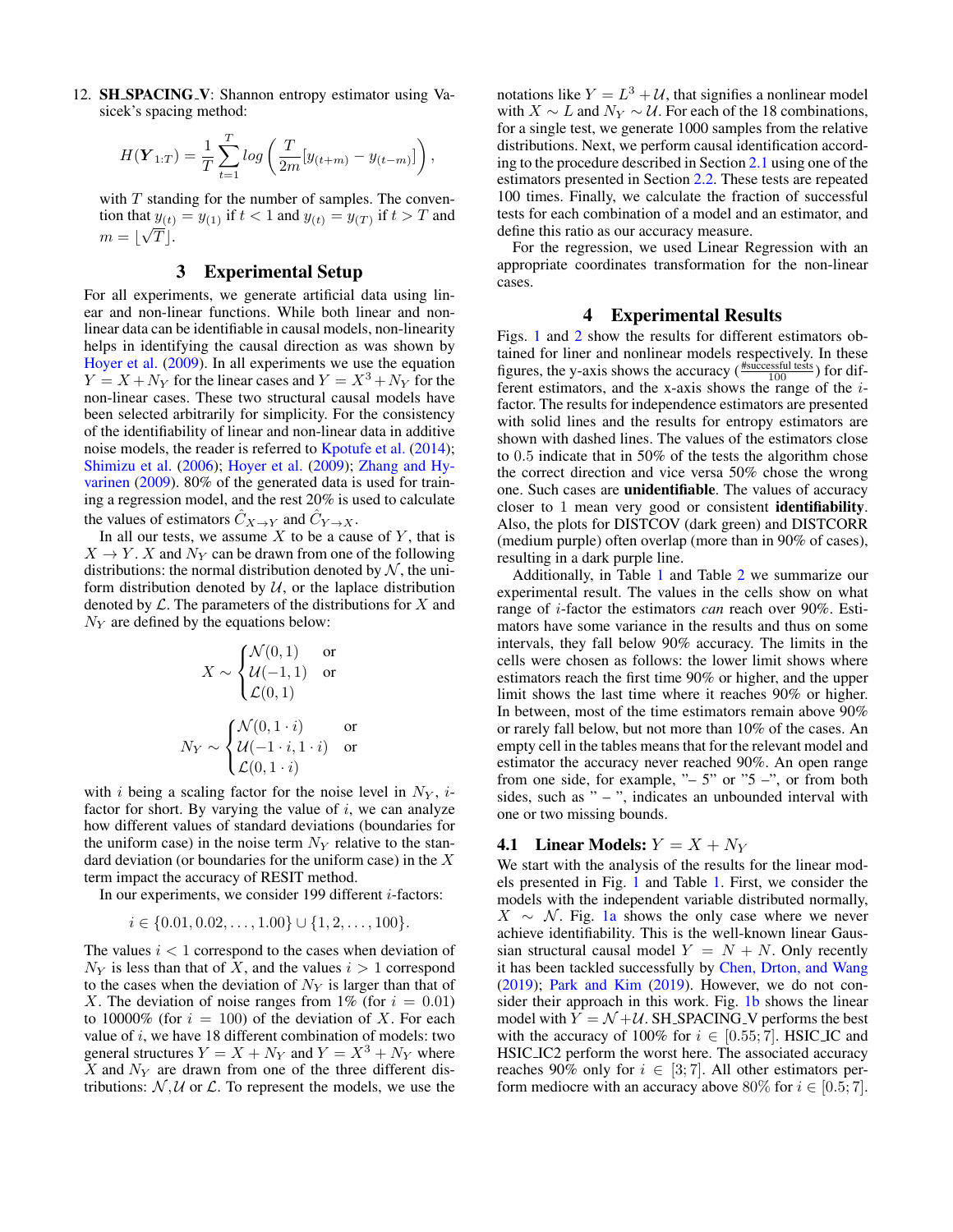<span id="page-4-0"></span>

Figure 1: Accuracy of RESIT for linear models as a function of *i*-factor.

<span id="page-4-1"></span>Table 1: Summary for linear models. The numbers reflect the ranges of noise that allow identifiability with accuracy  $\approx 90\%$ .

| Estimator           | $\mathcal{N}+\mathcal{N}$ | $\mathcal{N}+\mathcal{U}$ | $\mathcal{N}+\mathcal{L}$ | $\mathcal{U} + \mathcal{N}$ | $\mathcal{U} + \mathcal{U}$ | $U + L$    | $\mathcal{L} + \mathcal{N}$ | $\mathcal{L} + \mathcal{U}$ | $\mathcal{L} + \mathcal{L}$ |
|---------------------|---------------------------|---------------------------|---------------------------|-----------------------------|-----------------------------|------------|-----------------------------|-----------------------------|-----------------------------|
| <b>HSIC</b>         |                           | $0.60 - 4$                | $0.38 - 2$                | $0.21 -$                    | $0.18 - 6$                  | $0.15 - 1$ | $0.32 - 3$                  | $0.40 - 8$                  | $0.30 - 5$                  |
| <b>HISC_IC</b>      |                           | $3 - 7$                   | $0.75 - 2$                |                             |                             | $0.35 - 1$ | $0.36 - 3$                  | $0.60 - 7$                  | $0.40 - 4$                  |
| <b>HSIC_IC2</b>     |                           | $3 - 7$                   | $0.75 - 2$                |                             |                             | $0.35 - 1$ | $0.36 - 3$                  | $0.60 - 7$                  | $0.40 - 4$                  |
| <b>DISTCOV</b>      |                           |                           | $0.80 - 1$                | $0.25 - 1$                  | $0.20 - 3$                  | $0.20 - 1$ | $0.33 - 2$                  | $0.40 - 5$                  | $0.23 - 4$                  |
| <b>DISTCORR</b>     |                           |                           | $0.87 - 1$                | $0.25 - 1$                  | $0.20 - 3$                  | $0.20 - 1$ | $0.33 - 2$                  | $0.40 - 5$                  | $0.23 - 4$                  |
| <b>HOEFFDING</b>    |                           |                           |                           |                             | $0.20 - 3$                  | $0.15 - 1$ | $0.57 - 1$                  | $0.40 - 5$                  |                             |
| <b>SH KNN</b>       |                           |                           |                           | $0.26 - 1$                  | $0.20 - 3$                  | $0.21 - 1$ |                             | $0.53 - 4$                  |                             |
| <b>SH KNN 2</b>     |                           |                           |                           | $0.26 - 1$                  | $0.20 - 2$                  | $0.21 - 1$ |                             | $0.53 - 4$                  |                             |
| <b>SH_KNN_3</b>     |                           | $0.85 - 4$                |                           | $0.20 - 1$                  | $0.20 - 3$                  | $0.16 - 1$ |                             | $0.51 - 5$                  | $0.60 - 1$                  |
| <b>SH_MAXENT1</b>   |                           | $0.65 - 5$                | $0.30 - 3$                | $0.20 - 1$                  | $0.23 - 3$                  | $0.12 - 3$ | $0.21 - 4$                  | $0.32 - 10$                 | $0.20 - 6$                  |
| <b>SH_MAXENT2</b>   |                           | $0.40 - 8$                | $0.33 - 3$                | $0.10 - 4$                  | $0.12 - 8$                  | $0.10 - 3$ | $0.21 - 4$                  | $0.32 - 10$                 | $0.17 - 5$                  |
| <b>SH_SPACING_V</b> |                           | $0.20 - 22$               | $0.82 - 1$                | $0.04 - 9$                  | $0.05 - 21$                 | $0.03 - 8$ | $0.49 - 4$                  | $0.16 - 27$                 | $0.17 - 4$                  |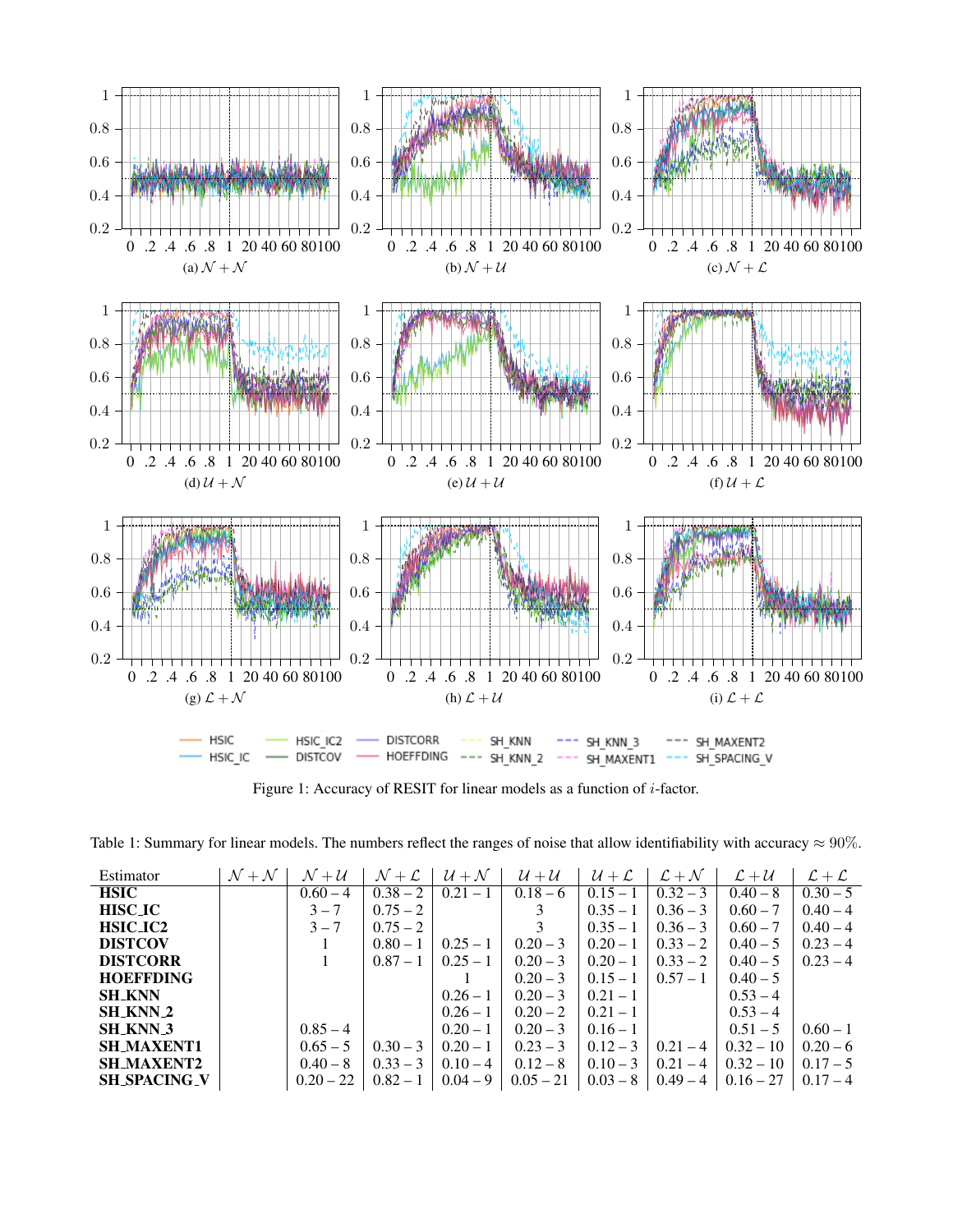Fig. [1c](#page-4-0) shows the linear model  $Y = \mathcal{N} + \mathcal{L}$ . The best estimators are SH MAXENT1 and SH MAXENT2 with accuracy around 90% for  $i \in [0.30; 3]$ . HSIC also performs good with accuracy over 90% for  $i \in [0.38; 2]$ . The worst estimators are the three Shannon differential entropy estimators using kNNs which never remain consistently above 80% accuracy. The remaining estimators lie within the range  $90\% \pm 8\%$  accuracy for  $i \in [0.3; 3]$ .

Next, we consider models with  $X \sim U$ . Fig. [1d](#page-4-0) shows the linear model  $Y = U + \mathcal{N}$ . Here all estimators differ stronger than in the previous cases. First, SH\_SPACING\_V performs the best with 100% accuracy for  $i \in [0.08; 2]$ . With  $i = 1$  all other estimators remain above 90%, expect HOEFFDING (~88%) and HSIC\_IC and HSIC\_IC2 (both  $\sim$  75%). After *i* becomes larger than 2, all estimators drop drastically towards 50% accuracy except SH SPACING V which remains above 70%. For  $i \in [0.2, 1]$  some estimators remain between 80% and 95% while HSIC is above 95%. HSIC IC and HSIC IC2 perform worse than all other estimators. Fig. [1e,](#page-4-0) shows the linear model  $Y = U + U$ . In this case, HSIC IC and HSIC IC2 reach accuracy above 90% only around  $i = 3$ , see the 3d column in Table [1.](#page-4-1) All other estimator perform quite good with  $i \in [0.2, 3]$ , however HOEFFDING and DISTCOV drop slightly below 90% accuracy for  $i = 1$ . SH\_SPACING\_V has 100% accuracy for  $i \in [0.12; 10]$  and has on the remaining values of i better accuracy than all other estimators. In general, we can observe that identifiability is much better for  $i < 1$ , that is when the range for noise term is less than the range of X. For  $i > 50$ the accuracy of most of the estimators is around 50%, indicating that the predicted direction is wrong in half of the tests. Fig. [1f](#page-4-0) shows the model  $Y = U + \mathcal{L}$ . For  $i \in [0.3; 1]$ all estimators perform well with 90% or higher accuracy, except HSIC IC and HSIC IC2 which remain above 90% accuracy only after  $i = 0.45$ . After  $i = 1$  each estimator drops drastically and all converge towards 50% accuracy. The only exception is SH\_SPACING\_V which remains with a mean of 70% accuracy longer than other estimators. For  $i \in [0.08; 1]$ SH\_SPACING\_V also has accuracy 100%. For  $i < 0.3$  all other estimators drop fast towards 50%.

Now we proceed to the analysis of the remaining cases where the independent variable  $X$  is distributed according to the Laplace distribution,  $X \sim \mathcal{L}$ . Fig. [1g](#page-4-0) shows the model  $Y = \mathcal{L} + \mathcal{N}$ . For  $i \in [0.3; 1]$  HSIC, SH\_MAXENT1 and SH\_MAXENT2 have accuracy greater than 90%. SH\_SPACING\_V, HSIC\_IC, HSIC\_IC2, DIST-COV and DISTCORR lie between 85% and 95% accuracy for  $i \in [0.4; 1]$  and HOEFFDING remains between 80% and 90%. Again, the three Shannon kNN estimators never reach an accuracy higher than  $80\%$ . After *i* reaches the value of 1, all estimators drop fairly fast towards uniden-tifiability. Fig. [1h](#page-4-0) shows the linear model  $Y = \mathcal{L} + \mathcal{U}$ . SH\_SPACING\_V performs the best of all estimators and has an accuracy of 100% for  $i \in [0.5, 5]$ . All other estimators slowly climb towards good identifiability and for  $i \in [0.7; 7]$ they remain above 90% accuracy. Afterward, all other estimators drop with a similar pace towards unidentifiability. Fianlly, Fig. [1i](#page-4-0) shows the linear model  $Y = \mathcal{L} + \mathcal{L}$ . Here we can observe the following. For  $i \in [0.4; 2]$  SH\_MAXENT1

and SH MAXENT2 have accuracy close to 100%. Next, for  $i \in [0.4; 1]$  HSIC, HSIC\_IC, HSIC\_IC2, SH\_SPACING\_V, DISTCOV and DISTCORR remain above 90% accuracy. HOEFFDING, and the three Shannon kNN estimators never reach an accuracy above 90%. After  $i = 1$  all estimators drop fast towards 50%.

## **4.2** Nonlinear Models:  $Y = X^3 + N_Y$

The results for nonlinear models are grouped in the same way as for linear models and are presented in Fig. [2](#page-6-0) and Table [2.](#page-6-1) In general, we can notice much better identifiability in the nonlinear case.

Similar to the linear case, We start with the analysis of the modes with  $X \sim \mathcal{N}$ . Fig. [2a](#page-6-0) shows the nonlinear model  $Y = \mathcal{N}^3 + \mathcal{N}$ . Here all estimators perform very good with  $i \in [0.4; 25]$  having an accuracy of almost 100%. With  $i < 0.3$  most estimators drop fast below 90% accuracy. With  $i \in [20; 100]$  all estimators remain above 90% accuracy, except for HSIC IC, HSIC IC2, SH MAXENT1 and SH\_MAXENT2 which drop below 90% after  $i = 45$ . DIST-COV, SH\_SPACING\_V and the three Shannon kNN estimators remain close to 100% in  $i \in [0.01; 100]$ . Fig. [2b](#page-6-0) shows the model  $Y = \mathcal{N}^3 + \mathcal{U}$ . In this case, for  $i \in [0.45; 80]$  we have 90% or higher accuracy for all estimators. DISTCOV, SH\_SPACING\_V and the three Shannon kNN estimators remain close to 100% in  $i \in [0.01; 100]$ . Fig. [2c](#page-6-0) shows the nonlinear model  $Y = \mathcal{N}^3 + \mathcal{L}$ . For this model, all estimators perform very good with  $i \in [0.4; 30]$  having an accuracy close to 100%. With  $i < 0.25$  estimator drop rapidly and for  $i > 30$  HSIC\_IC, HSIC\_IC2, SH\_MAXENT1 and SH MAXENT2 drop below 90% accuracy. All others remain over 90% accuracy while HSIC remains around 90%.

Now we proceed to the analysis of the models with  $X \sim$ U. Fig. [2d](#page-6-0) shows the model  $Y = U^3 + N$ . All estimators, except HSIC IC and HSIC IC2, remain above 95% for  $i \in [0.05; 1]$ . For  $i \in [1; 100]$  the estimators converge differently. All three Shannon differential entropy measures with kNNs and SH\_SPACING\_V remain above 95% accuracy. DISTCOV, DISCORR and HOEFFDING keep a mean of ∼85% accuracy. HSIC and SH MAXENT1 remain above 60% accuracy. SH MAXENT2 is pretty much unidentifiable. Finally, HSIC IC and HSIC IC2 are unidentifiable for all values of i. Fig. [2e](#page-6-0) shows the nonlinear model  $Y =$  $\mathcal{U}^3 + \mathcal{U}$ . For  $i \in [0.09; 1]$  all estimators except HSIC\_IC and HSIC IC2 remain above 95% accuracy, while SH KNN, SH\_KNN\_2, and SH\_SPACING\_V continue to do so for  $i \in [1; 100]$ . DISTCOV, DISCORR and HOEFFDING remain between 80% and 90%. HSIC and SH MAXENT1 drop to  $\approx 60\%$  after  $i = 20$  and remain above 60% for  $i < 100$ . SH\_MAXENT2, HSIC\_IC and HSIC\_IC2 drop to 50% for  $i \in [20; 100]$ . Fig. [2f](#page-6-0) shows the model  $Y = U^3 + \mathcal{L}$ . The behaviour of different estimators is almost the same as for  $Y = U^3 + \mathcal{N}$ . The only differences are that HSIC\_IC performs slightly better for  $i \in [0.2, 1]$  and DISTCOV, DIST-CORR, HSIC and SH MAXENT2 perform worse.

Lastly, we analyze the 3 remaining models with  $X \sim L$ . Fig. [2g](#page-6-0) shows the model  $Y = \mathcal{L}^3 + \mathcal{N}$ . For  $i \in [0.1; 100]$ all estimators (except SH\_MAXENT1 and SH\_MAXENT2) have an accuracy of 90% or higher, SH\_SPACING\_V and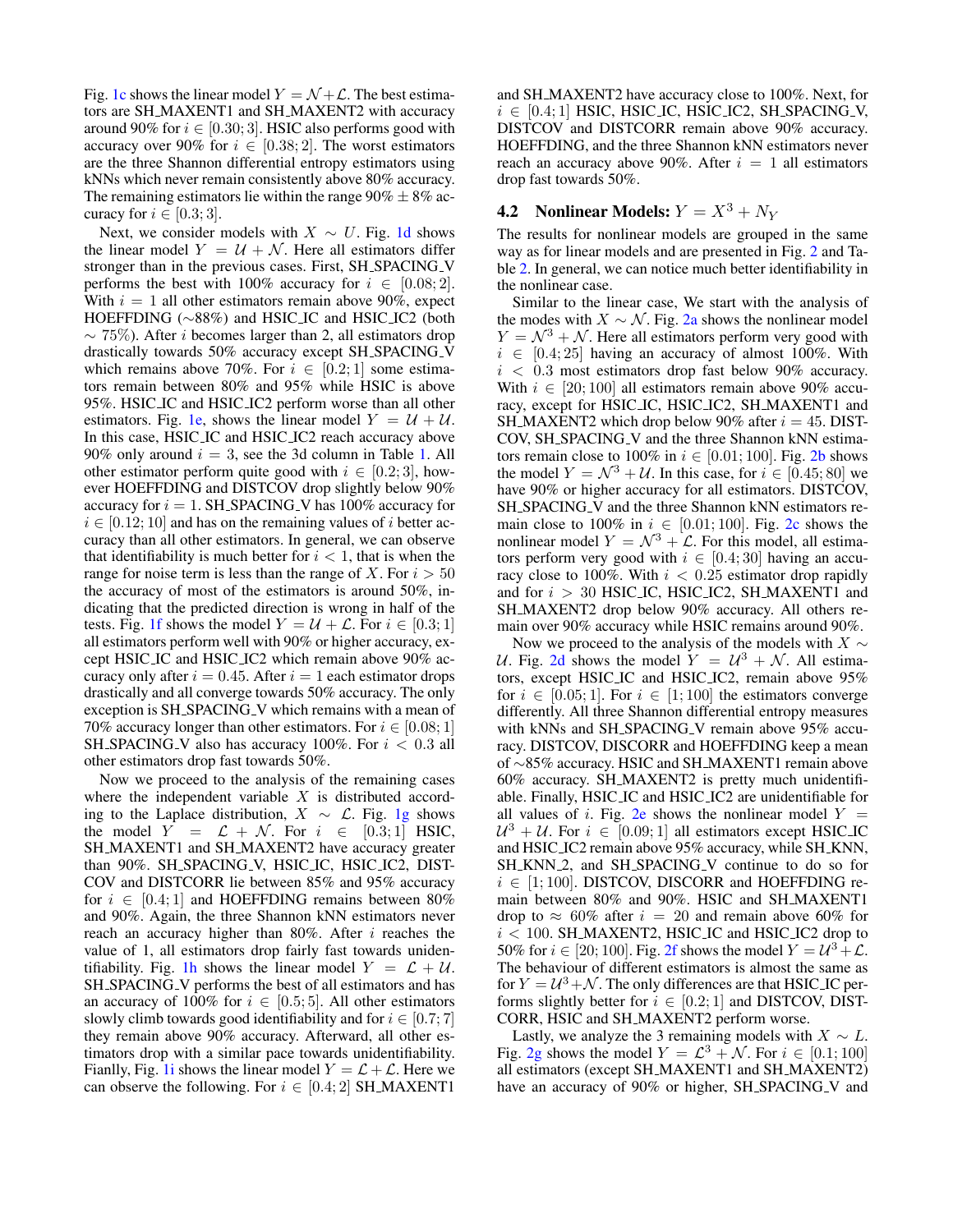<span id="page-6-0"></span>

Figure 2: Accuracy of RESIT for nonlinear models as a function of i-factor.

<span id="page-6-1"></span>Table 2: Summary for nonlinear models. The numbers reflect the ranges of noise that allow identifiability with accuracy  $\approx 90\%$ .

| Estimator           | $\mathcal{N}^3 + \mathcal{N}$ | $\mathcal{N}^3 + \mathcal{U}$ | $\mathcal{N}^3+\mathcal{L}$ | $\mathcal{U}^3 + \mathcal{N}$ | $\mathcal{U}^3+\mathcal{U}$ | $\mid \mathcal{U}^3+\mathcal{L} \mid$ | $\mathcal{L}^3+\mathcal{N}$ | $\mathcal{L}^3 + \mathcal{U}$ | $\mathcal{L}^3+\mathcal{L}$ |
|---------------------|-------------------------------|-------------------------------|-----------------------------|-------------------------------|-----------------------------|---------------------------------------|-----------------------------|-------------------------------|-----------------------------|
| <b>HSIC</b>         | $0.09 - 68$                   | $0.16 -$                      | $0.11 - 70$                 | $0.04 - 3$                    | $0.05 - 6$                  | $0.05 - 3$                            | $0.04 -$                    | $0.07 -$                      | $0.05 -$                    |
| <b>HISC_IC</b>      | $0.10 - 40$                   | $0.16 - 88$                   | $0.10 - 35$                 |                               |                             | $0.70 - 1$                            | $0.07 -$                    | $0.12 -$                      | $0.06 -$                    |
| HSIC_IC2            | $0.10 - 40$                   | $0.17 - 88$                   | $0.10 - 35$                 |                               |                             | $0.70 - 1$                            | $0.10 -$                    | $0.15 -$                      | $0.10 -$                    |
| <b>DISTCOV</b>      | $0.07 -$                      | $0.14 -$                      | $0.08 - 88$                 | $-85$                         | $0.03 - 20$                 | $0.02 - 5$                            | $0.03 -$                    | $0.04 -$                      | $0.03 -$                    |
| <b>DISTCORR</b>     | $0.07 -$                      | $0.14 -$                      | $0.05 - 88$                 | $-85$                         | $0.03 - 20$                 | $0.02 - 5$                            | $0.03 -$                    | $0.04 -$                      | $0.03 -$                    |
| <b>HOEFFDING</b>    | $0.02 -$                      | $0.05 -$                      | $0.04 -$                    | $-95$                         | $0.03 -$                    | $0.02 -$                              | $0.02 -$                    | $0.02 -$                      |                             |
| <b>SH_KNN</b>       |                               |                               |                             |                               |                             |                                       |                             |                               |                             |
| <b>SH_KNN_2</b>     |                               |                               |                             |                               |                             |                                       |                             |                               |                             |
| <b>SH KNN 3</b>     |                               |                               |                             |                               |                             |                                       |                             |                               |                             |
| <b>SH MAXENT1</b>   | $0.20 - 45$                   | $0.33 - 85$                   | $0.18 - 67$                 | $0.02 - 4$                    | $0.05 - 7$                  | $0.03 - 4$                            | $0.28 -$                    | $0.53 -$                      | $0.26 -$                    |
| <b>SH MAXENT2</b>   | $0.28 - 45$                   | $0.43 - 91$                   | $0.25 - 65$                 | $0.08 - 2$                    | $0.09 - 5$                  | $0.06 - 3$                            | $0.30 -$                    | $0.43 -$                      | $0.28 -$                    |
| <b>SH_SPACING_V</b> |                               |                               |                             |                               |                             |                                       |                             |                               |                             |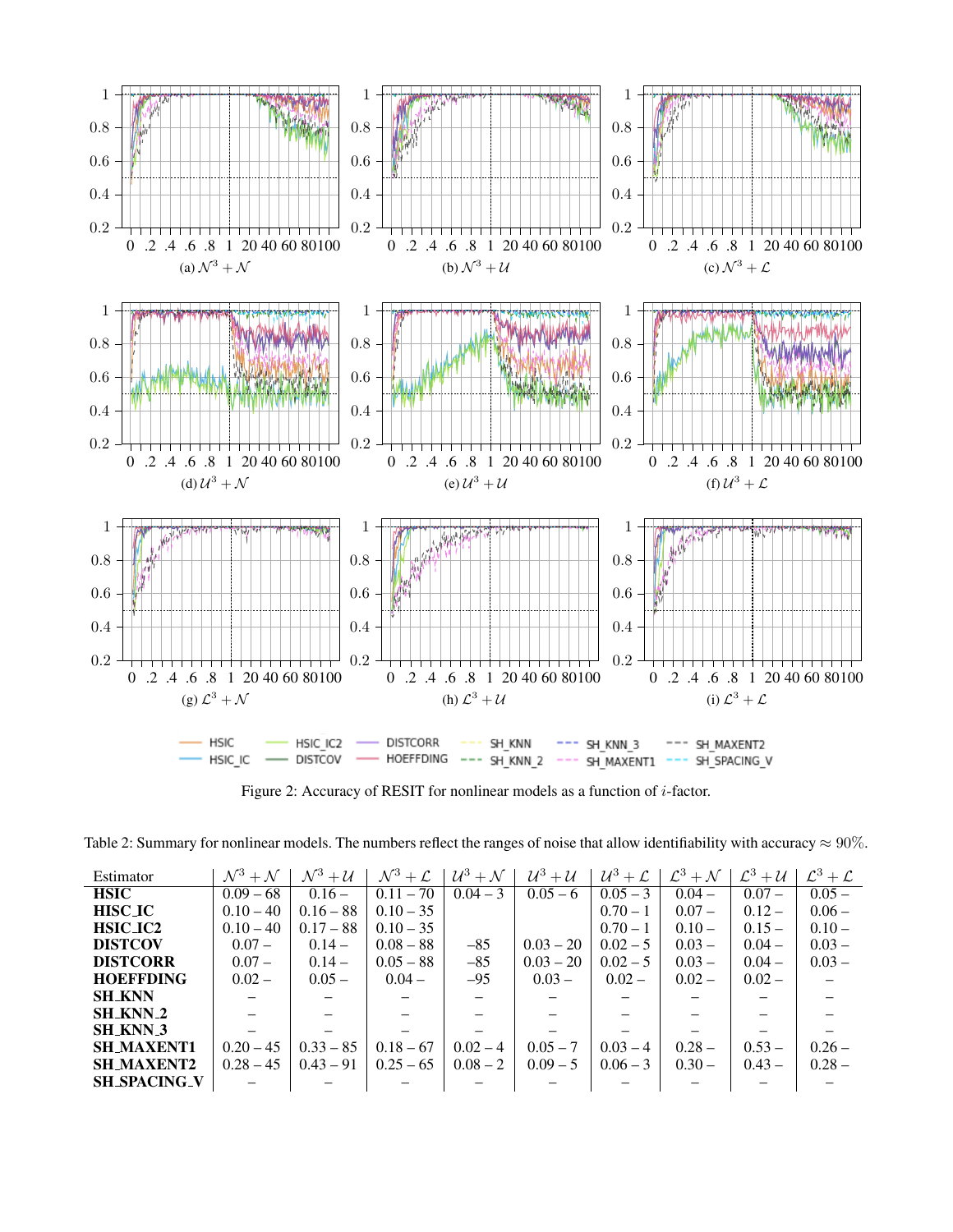the three Shannon kNN estimators have an accuracy of 100% for all values of i-factor. Only SH MAXENT1 and SH MAXENT2 perform badly at the beginning but still have an accuracy of 90% or higher for  $i \in [0.35; 100]$ . Fig. [2h](#page-6-0) shows the nonlinear model  $Y = \mathcal{L}^3 + \mathcal{U}$ . It is very similar to the previous case. For  $i \in [0.15; 100]$  all estimators (except SH MAXENT1 and SH MAXENT2) have an accuracy of 90% or higher, and SH\_SPACING\_V, and the three Shannon kNN estimators have an accuracy of 100% for all values of  $i$ . As in the previous case, SH\_MAXENT1 and SH MAXENT2 perform badly at the beginning but still have an accuracy of 90% or higher for  $i \in [0.7; 100]$ . For  $i \ge 1$  all estimators are very close to 100% accuracy. Finally, Fig. [2i](#page-6-0) shows the nonlinear model  $Y = \mathcal{L}^3 + \mathcal{L}$ . This model allows the best identifiability of all. For  $i \geq 0.1$  all estimators except SH\_MAXENT1 and SH\_MAXENT2 have an accuracy 90% or higher. SH\_SPACING\_V and the three Shannon kNN estimators have an accuracy of 100% for all values of i. Only SH MAXENT1 and SH MAXENT2 perform badly at the beginning but still have an accuracy of 90% or higher for  $i \geq 0.35$ .

#### 4.3 Summary

As the results show, different noise levels do have an impact on the identifiability performance in RESIT methods. In general, the linear equation models are more fragile in RESIT than the nonlinear equation models because nonlinear relationships tend to break the symmetry between the variables easier [\(Hoyer et al.](#page-8-6) [2009\)](#page-8-6). Furthermore, in all cases the test results themselves have a standard deviation between 0.05 to 0.1 as one can see in the sharp wiggles in the plots.

We can notice some similarities in the models depending on how distributed their components X and  $N_Y$ . It is visually visible in a matrix of plots in Figs. [1](#page-4-0) and [2.](#page-6-0) The plots on the main diagonals, Figs. [1a,](#page-4-0) [1e,](#page-4-0) [1i,](#page-4-0) [2a,](#page-6-0) [2e](#page-6-0) and [2i,](#page-6-0) represent the models for which both  $X$  and  $N_Y$  are drawn from the same type of distribution. In the case of nonlinear models, the diagonal plots demonstrate 3 distinct behaviors of estimators, as presented in Figs. [2a,](#page-6-0) [2e](#page-6-0) and [2i.](#page-6-0) We can also clearly see the similarity of plots in the same rows. It means that the models with the same type of distribution for the independent variable  $X$  have common characteristics. We observe that all models with  $X \sim \mathcal{L}$ , see Figs. [2g](#page-6-0) to [2i](#page-6-0) allow very good and consistent identifiability by all estimators for  $i \geq 1$ . For the values  $i < 1$ , many estimators, except SH MAXENT1 and SH MAXENT2, also perform well with accuracy  $\approx 90\%$ . The group of models with  $X \sim \mathcal{N}$  allow all estimators achieve almost perfect identifiability for  $0.8 < i < 20$ . The accuracy then reduces for larger and smaller values of  $i$ . Finally, the group of models with  $X \sim N$  allow the worst identifiability, see Figs. [2d](#page-6-0) to [2f.](#page-6-0) For  $i > 20$  several estimators have accuracy of  $50\% - 60\%$ . However, SH\_KNN estimators allow consistent identifiability for all values of  $i$  even in this case, see Table [2.](#page-6-1) Similar but much less prominent row-wise similarity can be observed for linear models as well, see Fig. [1.](#page-4-0) This indicates that the type of distribution of the independent variable  $X$ impacts the accuracy of different estimators.

Looking now only at the best estimation function and

assuming a strong identifiability of  $\geq 90\%$  accuracy, we can observe that for linear models and  $i \notin [0.5; 5]$  the accuracy is usually below 90%. This looks different for the nonlinear cases. Such estimators as SH\_KNN, SH\_KNN\_2, SH\_KNN\_3, and SH\_SPACING\_V allow consistent identifiability for all nonlinear modes. At the same time, the models with  $X \sim \mathcal{L}$  are identifiable with accuracy  $\geq 90\%$  by all estimators on almost all range of values of  $i$ , see Table [2.](#page-6-1)

Some estimators perform differently depending on the setup. For example, for all nonlinear cases, the three Shannon differential entropy estimators with kNNs always perform above  $90\%$  accuracy for all values of i, see Table [2.](#page-6-1) The associated accuracy even reaches  $100\%$  for all i in the case of nonlinear models with  $X \sim \mathcal{L}$ , see Figs. [2g](#page-6-0) to [2i.](#page-6-0) In case of linear models, these estimatros perform relatively poor, sometimes never reaching 90% accuracy, see linear models with  $X \sim N$ ,  $Y = \mathcal{L} + \overline{\mathcal{N}}$ , and  $Y = \mathcal{L} + \mathcal{L}$  in Table [1.](#page-4-1)

Overall, SH\_SPACING\_V performs the best in almost all cases, and is only outperformed by SH MAXENT1 and SH\_MAXENT2 for the following three linear models:  $Y =$  $\mathcal{N} + \mathcal{L}$ ,  $Y = \mathcal{L} + \mathcal{L}$ , and  $Y = \mathcal{L} + \mathcal{N}$ , see Figs. [1c,](#page-4-0) [1g](#page-4-0) and [1i](#page-4-0) and Table [1.](#page-4-1) Some independence tests lose some of the accuracy while entropy estimators retain accuracy over 90%. This is observed for nonlinear models with  $X \sim U$ , see Figs. [2d](#page-6-0) to [2f](#page-6-0) and Table [2.](#page-6-1) Additionally, it is worth mentioning that entropy estimators are less computationally demanding than independence tests but can be quite sensitive to discretization effects [\(Mooij et al.](#page-8-11) [2016\)](#page-8-11). However, entropy estimators can only be used with the prior assumption we made: *there is only one causal direction and it is present in the model*.

### 5 Conclusions

<span id="page-7-0"></span>In this paper, we study the performance of a well-known causal discovery method RESIT which falls in a group of additive noise models. While RESIT was widely studied in the literature before, previous research paid little attention to the effect of noise level on the accuracy of this approach. This work aims to fill this gap by means of an empirical study. In our experiments, we tested a liner model  $Y = X + N_Y$ and a nonlinear model  $Y = X^3 + N_Y$  with X and  $N_Y$  being drawn from one of the following distributions: Normal  $\mathcal N$ , Uniform  $\mathcal U$  or Laplace  $\mathcal L$ . We also used 12 different estimators (6 independence estimators and 6 entropy estimators). The results from our experiments show that the effect of noise is not negligible and can impact the model's identifiability. For significantly small noise levels in the disturbance term  $N_Y$  or significantly large noise levels, this causal discovery method fails to capture the true causal relationship of the given structural equation model. *Significantly* here depends on the model. For example, on some models if the noise level is already twice larger than the variation of the independent variable, then the model becomes unidentifiable. Other models remained identifiable with 100 times larger noise levels, see Section [4](#page-3-1) for details.

The range of different noise levels in our experiments is quite exhaustive, changing from 100 times less to 100 times larger than the variance of the causal variable  $X$ . Some of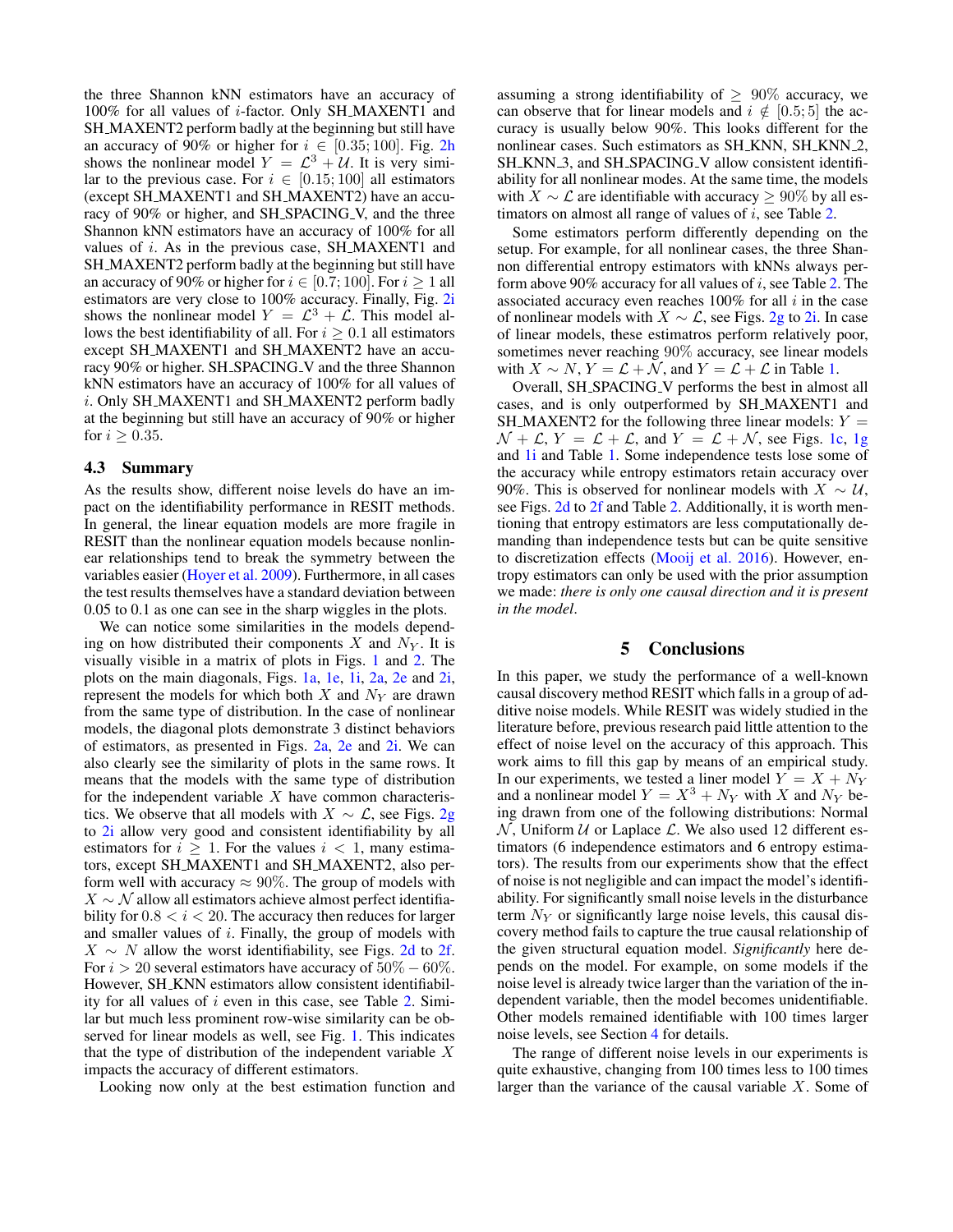these cases can be very rare in practice, however, the discovered relationships can be useful for the practitioners and researchers. In general, if the standard deviation of the noise term is smaller than the standard deviation of the cause, then models remained identifiable more often as opposed to the case when the standard deviation of the noise term is larger. For example, often when the standard deviation of the noise term was only half of that of the cause, the model was still identifiable. However, in several cases, if the standard deviation of the noise term was already twice larger than the standard deviation of the cause, then the model became unidentifiable.

Our results also show differences in terms of the performance of the analyzed estimators. In our experiments, Hilbert-Schmidt Independence Criterion with RBF Kernel is the best independence estimator, and Shannon entropy with Vasicek's spacing method is the best entropy estimator. Comparing the performance on linear and non-linear models, our results show that non-linear models are still identifiable in situations where linear models are not. For example, some non-linear models with the noise term's standard deviation of 100 times higher than that of the cause, are perfectly identifiable while their linear counterparts are not. Finally, our experiments show different behavior for different distribution types (e.g., Gaussian, Uniform. or Laplace). Generally, models with the causal variable drawn from Laplace distribution  $X \sim \mathcal{L}$  allow better identifiability.

In our experiments, we tested only two particular models and three different distribution types. Similar results are expected with other methods for causal discovery with additive noise models, as the failing point is the independence estimation (or entropy estimation). Therefore, methods relying on these estimations are generally prone to errors for some levels of noise. This work also does not formalize the effect of different noise levels in ANM causal discovery methods but it could be done in future work. In reality, observed data does not always strictly follow a certain distribution type. As there are many different possible combinations, it would be interesting to generalize the impact of different noise levels on any distribution by using the properties exhibited by an observed distribution.

## 6 Acknowledgments

This work was partially supported by the European Union Horizon 2020 research programme within the project CITIES2030 "Co-creating resilient and sustainable food towards FOOD2030", grant 101000640.

#### References

<span id="page-8-12"></span>Chen, W.; Drton, M.; and Wang, Y. S. 2019. On causal discovery with an equal-variance assumption. *Biometrika* 106(4): 973–980. URL [https://arxiv.org/abs/1807.03419.](https://arxiv.org/abs/1807.03419)

<span id="page-8-3"></span>Friedman, N.; and Nachman, I. 2000. Gaussian Process Networks. In *Proceedings of the Sixteenth Conference on Uncertainty in Artificial Intelligence (UAI2000)*, 211–219. URL [https://arxiv.org/abs/1301.3857.](https://arxiv.org/abs/1301.3857)

<span id="page-8-6"></span>Hoyer, P.; Janzing, D.; Mooij, J. M.; Peters, J.; and Schölkopf, B. 2009. Nonlinear causal discovery with additive noise models. *Advances in neural information processing systems* 21: 689–696. URL [https://citeseerx.ist.psu.edu/viewdoc/download?doi=10.](https://citeseerx.ist.psu.edu/viewdoc/download?doi=10.1.1.144.4921&rep=rep1&type=pdf) [1.1.144.4921&rep=rep1&type=pdf.](https://citeseerx.ist.psu.edu/viewdoc/download?doi=10.1.1.144.4921&rep=rep1&type=pdf)

<span id="page-8-9"></span>Hyvärinen, A.; and Smith, S. M. 2013. Pairwise likelihood ratios for estimation of non-Gaussian structural equation models. *Journal of Machine Learning Research* 14(Jan): 111–152. URL [https://www.jmlr.org/papers/volume14/](https://www.jmlr.org/papers/volume14/hyvarinen13a/hyvarinen13a.pdf) [hyvarinen13a/hyvarinen13a.pdf.](https://www.jmlr.org/papers/volume14/hyvarinen13a/hyvarinen13a.pdf)

<span id="page-8-2"></span>Janzing, D.; Mooij, J.; Zhang, K.; Lemeire, J.; Zscheischler, J.; Daniušis, P.; Steudel, B.; and Schölkopf, B. 2012. Information-geometric approach to inferring causal directions. *Artificial Intelligence* 182: 1–31.

<span id="page-8-1"></span>Judea, P. 2000. Causality: models, reasoning, and inference. *Cambridge University Press. ISBN 0* 521(77362): 8.

<span id="page-8-4"></span>Kano, Y.; and Shimizu, S. 2003. Causal inference using nonnormality. In *Proceedings of the international symposium on science of modeling, the 30th anniversary of the information criterion*, 261–270. URL [http://www.ar.sanken.osaka](http://www.ar.sanken.osaka-u.ac.jp/~sshimizu/papers/aic30_web2.pdf)u.ac.jp/<sup>∼</sup>[sshimizu/papers/aic30](http://www.ar.sanken.osaka-u.ac.jp/~sshimizu/papers/aic30_web2.pdf) web2.pdf.

<span id="page-8-5"></span>Kpotufe, S.; Sgouritsa, E.; Janzing, D.; and Schölkopf, B. 2014. Consistency of causal inference under the additive noise model. In *International Conference on Machine Learning*, 478–486. PMLR. URL [http://proceedings.mlr.](http://proceedings.mlr.press/v32/kpotufe14.html) [press/v32/kpotufe14.html.](http://proceedings.mlr.press/v32/kpotufe14.html)

<span id="page-8-7"></span>Mooij, J.; Janzing, D.; Peters, J.; and Schölkopf, B. 2009. Regression by dependence minimization and its application to causal inference in additive noise models. In *Proceedings of the 26th annual international conference on machine learning*, 745–752. URL [http://www.machinelearning.org/](http://www.machinelearning.org/archive/icml2009/papers/279.pdf) [archive/icml2009/papers/279.pdf.](http://www.machinelearning.org/archive/icml2009/papers/279.pdf)

<span id="page-8-8"></span>Mooij, J. M.; Janzing, D.; Heskes, T.; and Schölkopf, B. 2011. On causal discovery with cyclic additive noise models. In *Proceedings of the 24th International Conference on Neural Information Processing Systems*, 639– 647. URL [https://repository.ubn.ru.nl/bitstream/handle/](https://repository.ubn.ru.nl/bitstream/handle/2066/92140/92140.pdf) [2066/92140/92140.pdf.](https://repository.ubn.ru.nl/bitstream/handle/2066/92140/92140.pdf)

<span id="page-8-11"></span>Mooij, J. M.; Peters, J.; Janzing, D.; Zscheischler, J.; and Schölkopf, B. 2016. Distinguishing cause from effect using observational data: methods and benchmarks. *The Journal of Machine Learning Research* 17(1): 1103–1204. URL [https://www.jmlr.org/papers/volume17/14-518/14-518.pdf.](https://www.jmlr.org/papers/volume17/14-518/14-518.pdf)

<span id="page-8-13"></span>Park, G.; and Kim, Y. 2019. Identifiability of Gaussian Structural Equation Models with Homogeneous and Heterogeneous Error Variances. *arXiv preprint* URL [https:](https://arxiv.org/abs/1901.10134) [//arxiv.org/abs/1901.10134.](https://arxiv.org/abs/1901.10134)

<span id="page-8-10"></span>Peters, J.; Mooij, J.; Janzing, D.; and Schölkopf, B. 2014. Causal Discovery with Continuous Additive Noise Models. *Journal of Machine Learning Research* 15(1): 2009–2053. URL [https://www.jmlr.org/papers/volume15/](https://www.jmlr.org/papers/volume15/peters14a/peters14a.pdf) [peters14a/peters14a.pdf.](https://www.jmlr.org/papers/volume15/peters14a/peters14a.pdf)

<span id="page-8-0"></span>Rebane, G.; and Pearl, J. 1987. The recovery of causal polytrees from statistical data. In *Proceedings of the Third Conference on Uncertainty in Artificial Intelligence*, 222–228. URL [https://arxiv.org/abs/1304.2736.](https://arxiv.org/abs/1304.2736)